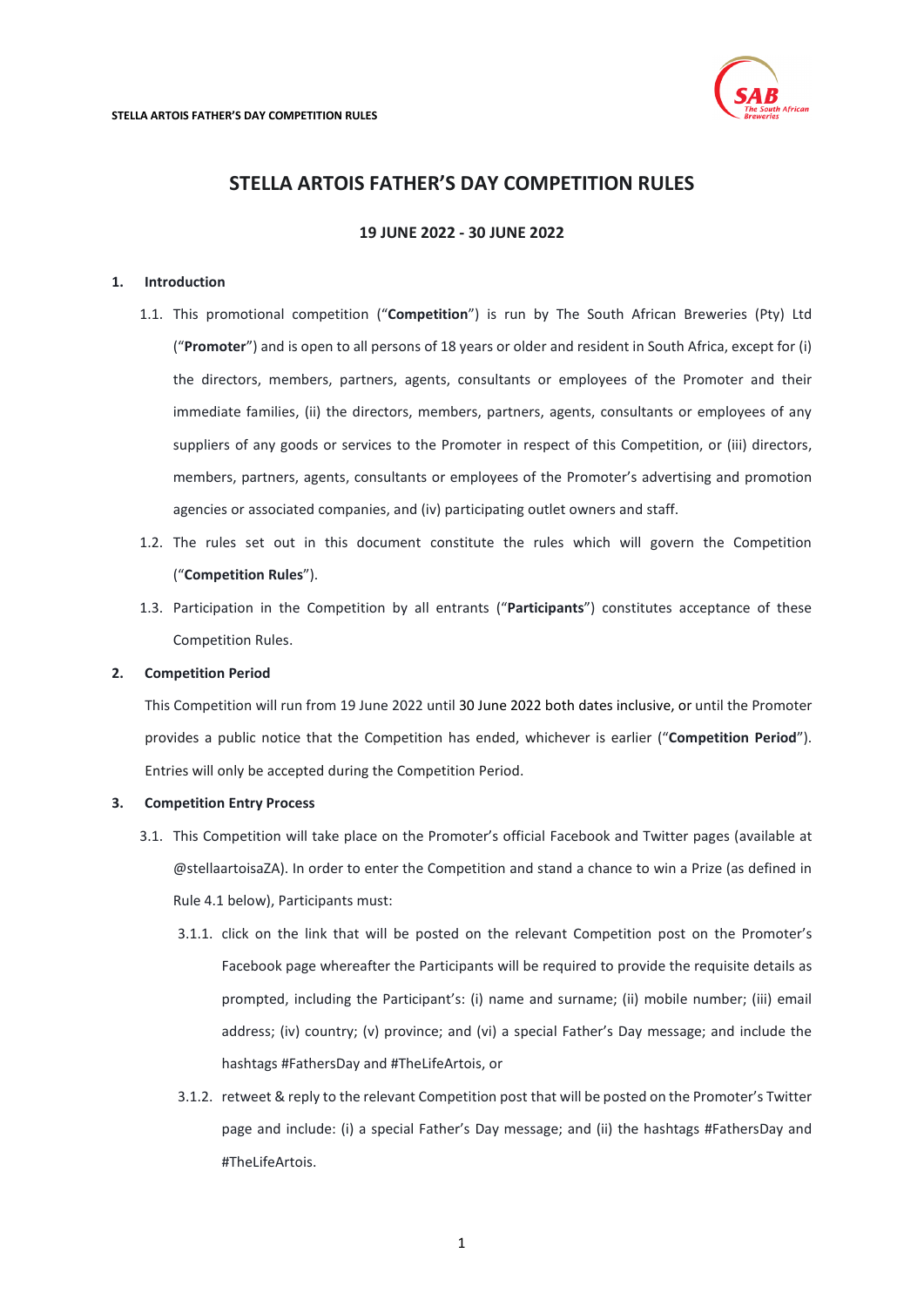#### **STELLA ARTOIS FATHER'S DAY COMPETITION RULES**



- 3.2. Entry is only valid through this medium and manner.
- 3.3. Only posts by Participants of 18 years or older which comply with Competition Rule [3.1](#page-0-0) above will be considered valid entries into the Competition. A post by a minor at the time of posting will automatically invalidate the entry.
- 3.4. A Participant may only enter the Competition once.
- 3.5. Participants are liable for their own data and voice charges in respect of the Competition participation as well as any verification process, if applicable.
- 3.6. Entry into the Competition, as well as the availability of a Prize, shall be subject to any regulations issued in terms of Section 27(2) of the Disaster Management Act, 2002 ("**Regulations**").

#### <span id="page-1-0"></span>**4. Description of Prize**

- 4.1. The prize for this Competition is 1 of 20 Stella Artois branded chalices (the "**Prize**").
- 4.2. There are a total of 20 Prizes available to be won during the Competition Period with a total value of approximately R3,000.
- 4.3. No person may win more than one Prize in this Competition.
- 4.4. The winner may not transfer a Prize, in whole or in part, to any other person or exchange a Prize for an alternate prize or for its cash value. A winner may not substitute him/herself with any other person.
- 4.5. The Promoter will contact the winner to make arrangements for the winner to receive his/her Prize.

# **5. Winner Selection and Notification**

- 5.1. The winners will be selected via a random draw process. The draw will take place on or before 1 July 2022 and will consist of all valid entries received during the Competition Period.
- 5.2. The winners will be notified by the Promoter via SMS or a direct message on the social media platform on which the winner entered the Competition on or about 1 July 2022. If the Promoter is unable to contact a winner, he/she will be disqualified and a substitute winner may at the discretion of the Promoter be selected, using the same winner selection process.

#### **6. Winner Verification**

6.1. The winners must be over the age of 18 years old and must comply with the Participant eligibility criteria set out in Competition Rul[e 1.1](#page-0-1) and the requirements in these Competition Rules, which may be verified by or on behalf of the Promoter. The winner may be asked to provide a copy of his/her identity document/passport/driver's license/proof of residential address in order to receive the Prizes. The Promoter reserves the right to conduct the validation and verification process via automated means and/or any other means that the Promoter may deem necessary, and by participating in the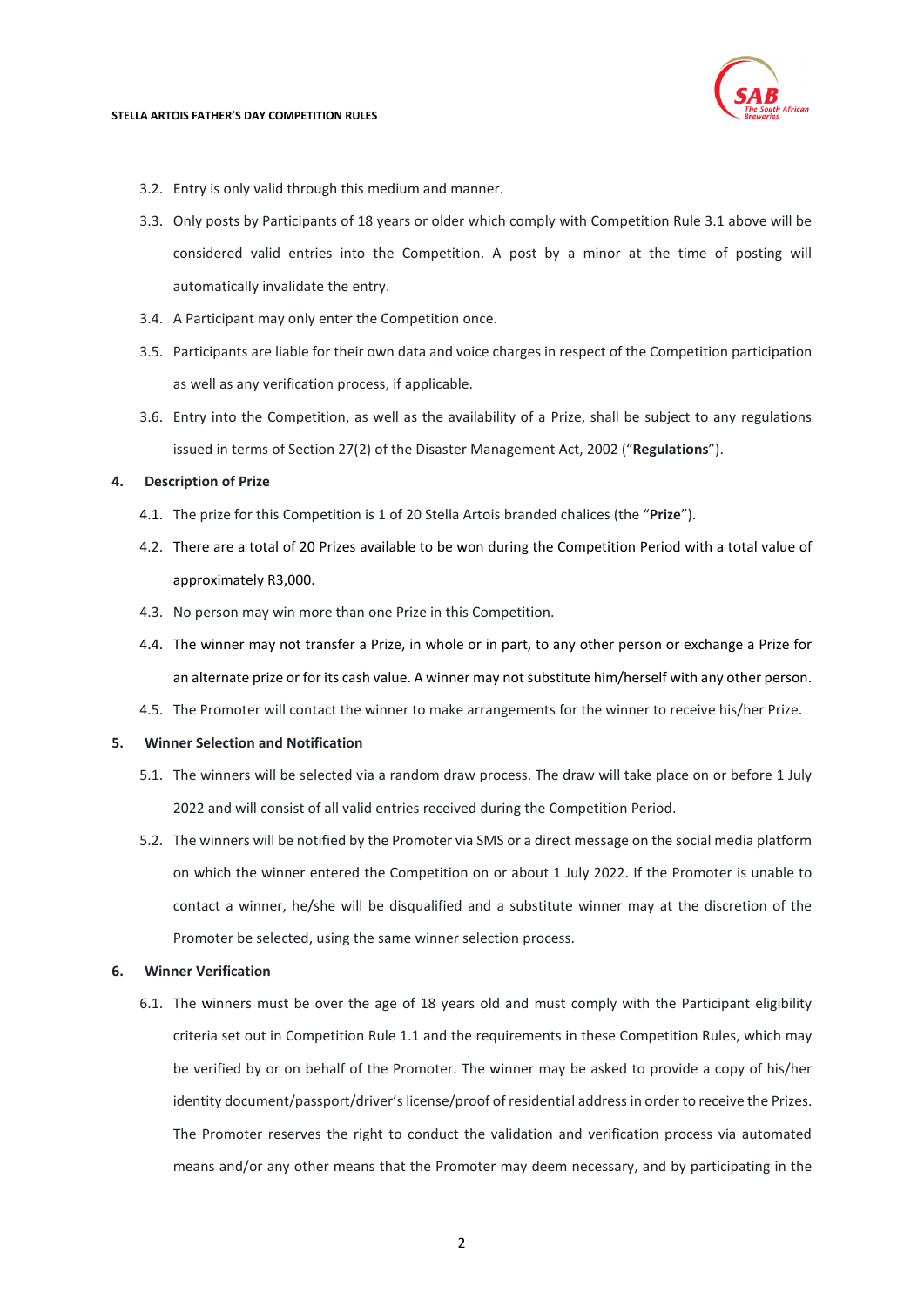

Competition, all Participants consent to the appropriate validation and verification measures that the Promoter may implement from time to time.

- 6.2. A Prize will only be awarded after successful verification of the winner. Failing successful verification of the winner, a substitute winner may be selected at the discretion of the Promoter.
- 6.3. The Promoter reserves the right to carry out audits in respect of the winner to verify his/her eligibility and/or the validity of the winner's entry. The Promoter may disqualify the winner if any fraud or cheating or related activity is suspected, including without limitation, through the manipulation of an entry or otherwise falsifying data. Should the Promoter or its agent determine that an entry or Participant is invalid or ineligible, the relevant Participant shall not be entitled to receive the Prize and will not be compensated in any way.

# **7. Prize Forfeiture**

- 7.1. The winner must communicate his/her full details to the Promoter or its agent as requested by the Promoter or its agent. Failure to do so may result in forfeiture of the Prize.
- 7.2. If the winner is unable to attend, receive or utilise (as applicable) the Prize then the entire Prize shall be forfeited. There will be no compensation, in any form, including, but not limited to monetary compensation and/or rescheduling, to any party, irrespective of the reason/s for the inability of that winner to attend, receive or utilise (as applicable) the Prize.
- 7.3. Time permitting and subject to the Promoter's approval, where the Prize is forfeited a substitute winner may be chosen in the same manner as the original winner was chosen.

# **8. General**

- 8.1. All Participants must comply with the Regulations at all times, and any non-compliance with the Regulations will result in automatic disqualification. It shall be the sole responsibility of the Participants to observe and comply with any and all restrictions imposed by the Regulations from time to time. Each Participant indemnifies and hold harmless the Promoter, its associated companies, and the directors, officers, employees and agents of the Promoter and its associated companies, against any losses or damages arising from a breach of the provisions of the Regulations by such Participant, and the Promoter shall not in any manner whatsoever be liable for any transgressions by any Participant in this regard.
- 8.2. Should the process for entry into the Competition or the Prize/s involve any alcoholic beverage, Participants shall ensure that it is enjoyed responsibly.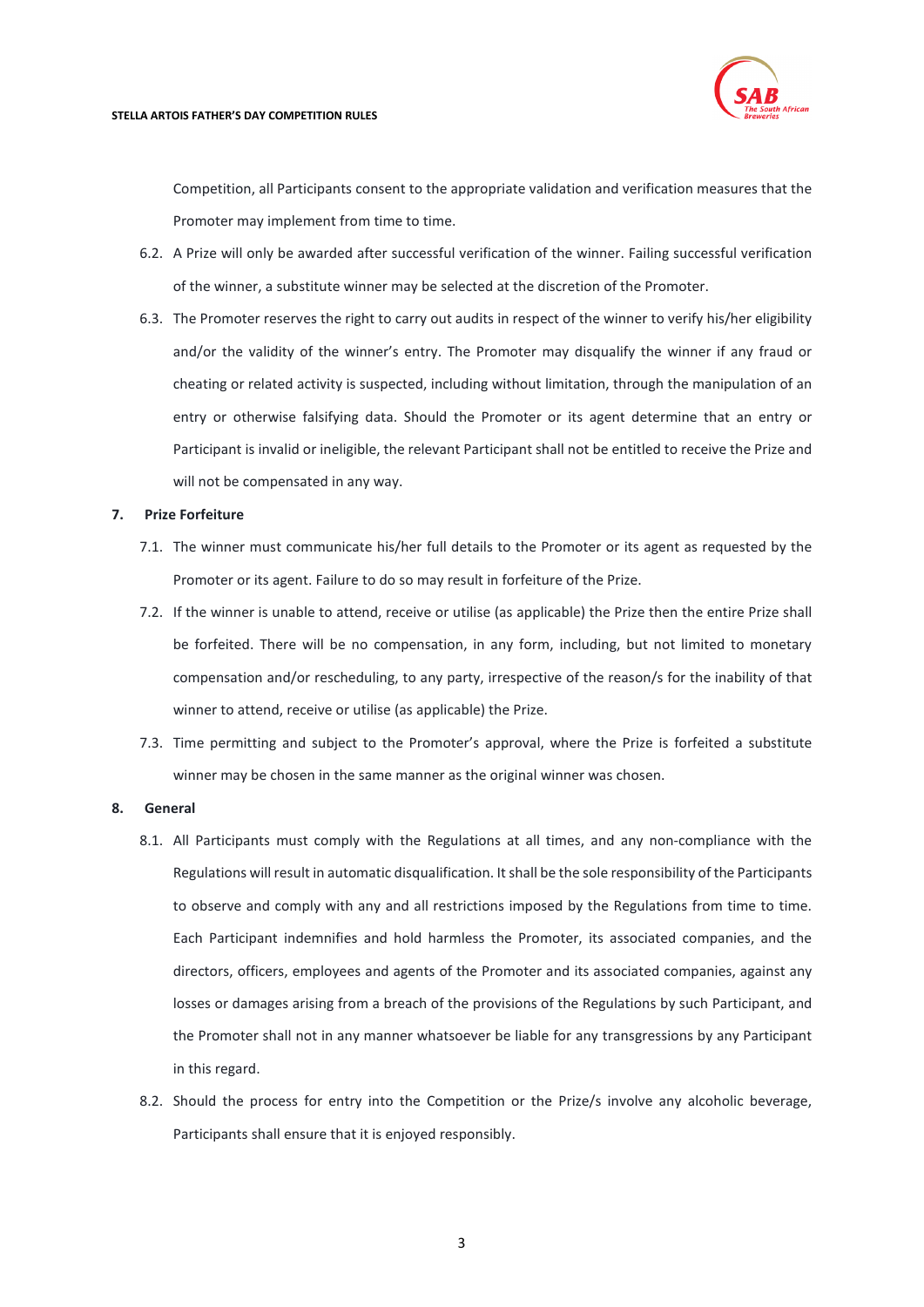

- 8.3. To the extent that any intellectual property right/s arise as a result of or through the creation and/or submission by a Participant of content, including without limitation any pictures, videos, drawings or other creative works, to enter this Competition, such intellectual property right/s will vest in the Promoter and the Participant hereby waives any associated right/s. To the extent such rights have vested in a Participant, the Participant hereby cedes, assigns and transfers (by way of present and future cession, assignment and transfer) to Promoter such rights and undertakes to do such things, takes such steps and sign such documents as are necessary to give effect to such cession, assignment and transfer. Each Participant indemnifies and holds harmless the Promoter from and against any and all claims, actions, legal proceedings, losses, damages and expenses (including attorney's fees and expenses) arising as a result of or in connection with any actual or alleged infringement of any intellectual property rights of a third party arising from entry in the Competition and/or the Promoter's use of any content, including without limitation any pictures, videos, drawings or other creative works, created pursuant to the Participant's entry in the Competition.
- 8.4. In the event of a dispute, the Promoter's decision is final and binding and no correspondence will be entered into.
- 8.5. The timelines stated by the Promoter or its agent must be adhered to. Failing adherence to any timeline, at any stage, may result in disqualification and forfeiture of the Prize in its entirety with no compensation to any party by the Promoter.
- <span id="page-3-0"></span>8.6. Each Participant, by participating in the Competition, acknowledges, agrees and expressly consents to:
	- 8.6.1. the Promoter processing the Participant's personal information, including in the form of names, telephone numbers, identity numbers and/or email addresses, during and after the course and scope of the Competition; and
	- 8.6.2. the Promoter transferring the winning Participant's personal information, including names, telephone numbers, identity numbers and/or email addresses, to the relevant third parties in order to make any required travel, delivery or other arrangements, as may be applicable, during the course and scope of the Competition for utilisation of the Prize,

which processing and transfer shall take place in accordance with the provisions of the Protection of Personal Information Act 14 of 2013 ("**POPIA**") and any other applicable law, and for the purpose of giving effect to the Competition.

8.7. With the exception of Competition Rule [8.6](#page-3-0) above, the Promoter will not share any personal information with any third party except where such disclosure is necessary to enable the Promoter to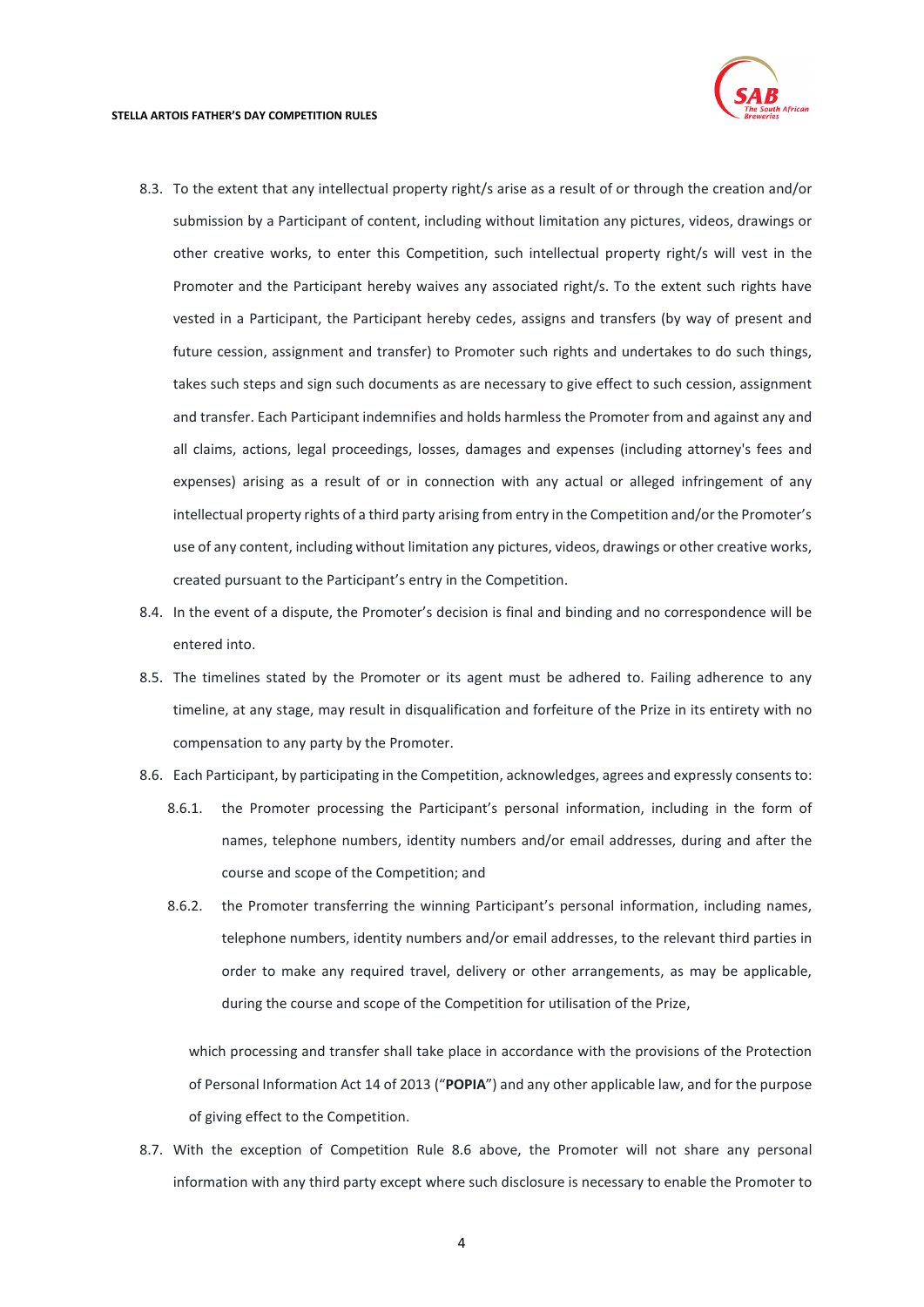

provide, deliver or in any other way give effect to these Competition Rules and/or the Prize, where such disclosure is permitted by law and/or where consent to sharing personal information is obtained from the relevant Participant by the Promoter. The Promoter will comply with the relevant data protection legislation, including POPIA.

- 8.8. A Participant may submit a request at<https://www.sab.co.za/content/data-subject-request-0> for the Promoter to:
	- 8.8.1. correct or delete personal information about the Participant in the Promoter's possession or under its control that is inaccurate, irrelevant, excessive, out of date, incomplete, misleading or obtained unlawfully; or
	- 8.8.2. destroy or delete a record of personal information about the Participant that the Promoter is no longer authorised to retain.
- 8.9. The Promoter may make media announcements containing, or otherwise publish, the names and/or photographs of the winner without remuneration being payable to the winner, provided that the Promoter will not do so if the winner communicates in writing to the Promoter that he/she does not want his or her names or photographs to be contained in media announcements or otherwise published.
- 8.10. Should a Prize not be available despite the Promoter's reasonable endeavours to procure a Prize, the Promoter reserves the right to substitute a Prize with another of equal value as determined in the Promoter's sole discretion and subject to availability. No person will be entitled to be compensated in any way in this instance by the Promoter.
- 8.11. The Promoter will not be responsible for any costs, expenses or other liabilities incurred by the winner which are not expressly contemplated as part of a Prize.
- 8.12. These Competition Rules may be amended by the Promoter on public notice at any time during the Competition Period or thereafter. These Competition Rules will be interpreted by the Promoter only.
- 8.13. The Promoter reserves the right to alter, amend or cancel this Competition in whole or in part. Any alterations, amendments or cancellations will be interpreted by the Promoter only. In the event of an alteration, amendment and/or cancellation, the Promoter will not compensate any individual for any reason whatsoever.
- 8.14. **Each Participant indemnifies and holds harmless the Promoter, its associated companies, and the directors, officers, employees and agents of the Promoter and its associated companies, against any and all claims for any loss or damages, whether direct, indirect, consequential or otherwise, arising**